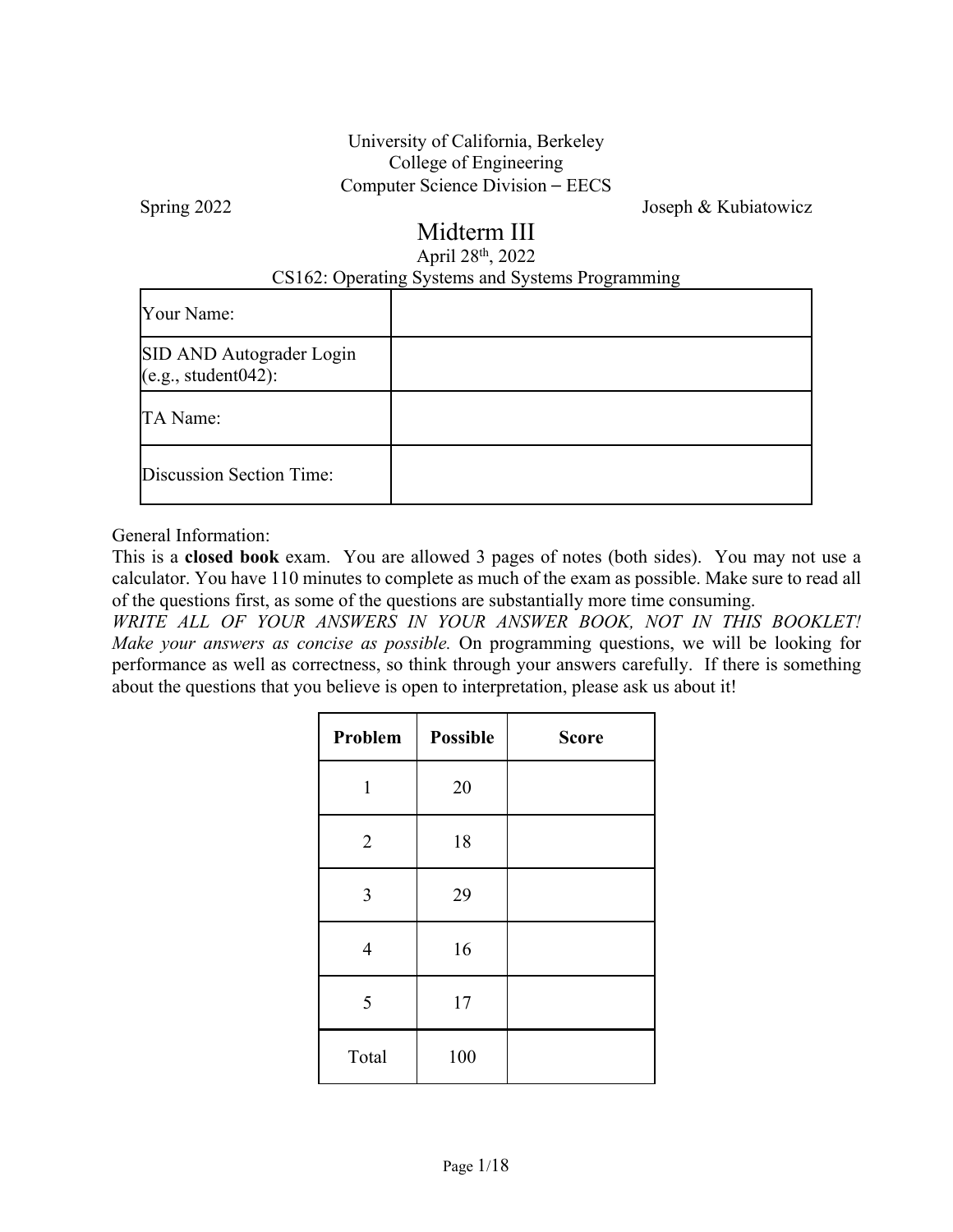[ This page left for π ]

3.14159265358979323846264338327950288419716939937510582097494459230781640628620899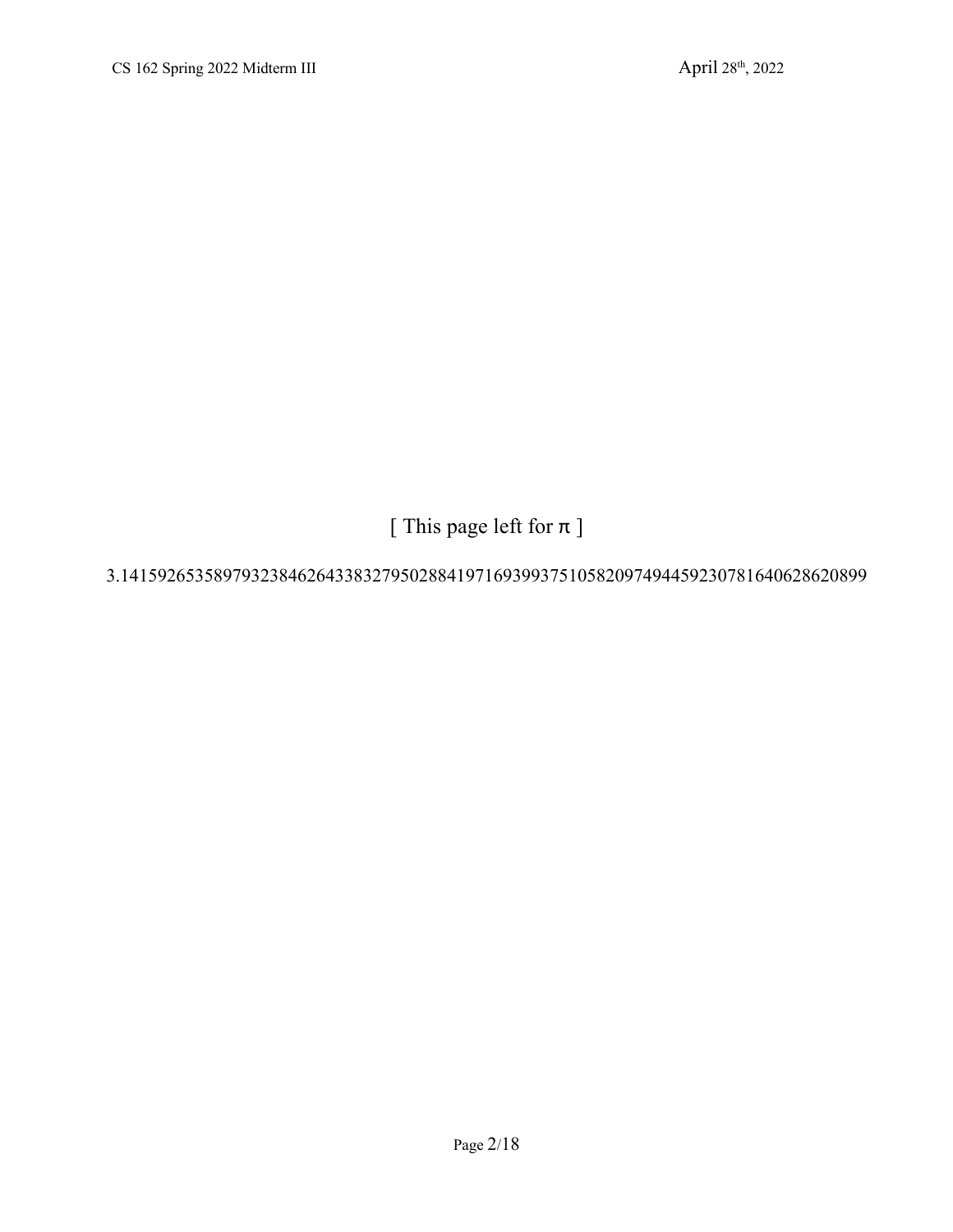#### Problem 1: True/False and Why [20 pts]

Please *EXPLAIN* your answer in TWO SENTENCES OR LESS (Answers longer than this may not get credit!). Also, answers without an explanation *GET NO CREDIT.*

**Problem 1a[2pts]:** Direct Memory Access (DMA) is "direct" because it accesses devices via memory directly rather than processor instructions.



**Problem 1b[2pts]:** If we care about the performance of random accesses to files, it would be better to have a file system with extent-based allocations as opposed to one with linked block-based allocations.



**Problem 1c[2pts]:** For Project 3, read, write, and remove syscalls should not be supported on directories since there are dedicated directory syscalls readdir, mkdir, and rmdir.



**Problem 1d(2pts):** For Project 3, a struct inode disk filled fully with indirect pointers would be a valid approach to support the maximum file size of 8 MiB.



**Problem 1e[2pts]:** A solution to the General's Paradox is sending large numbers (100's) of messengers in each direction to guarantee a messenger gets through to the other side.

True False Explain: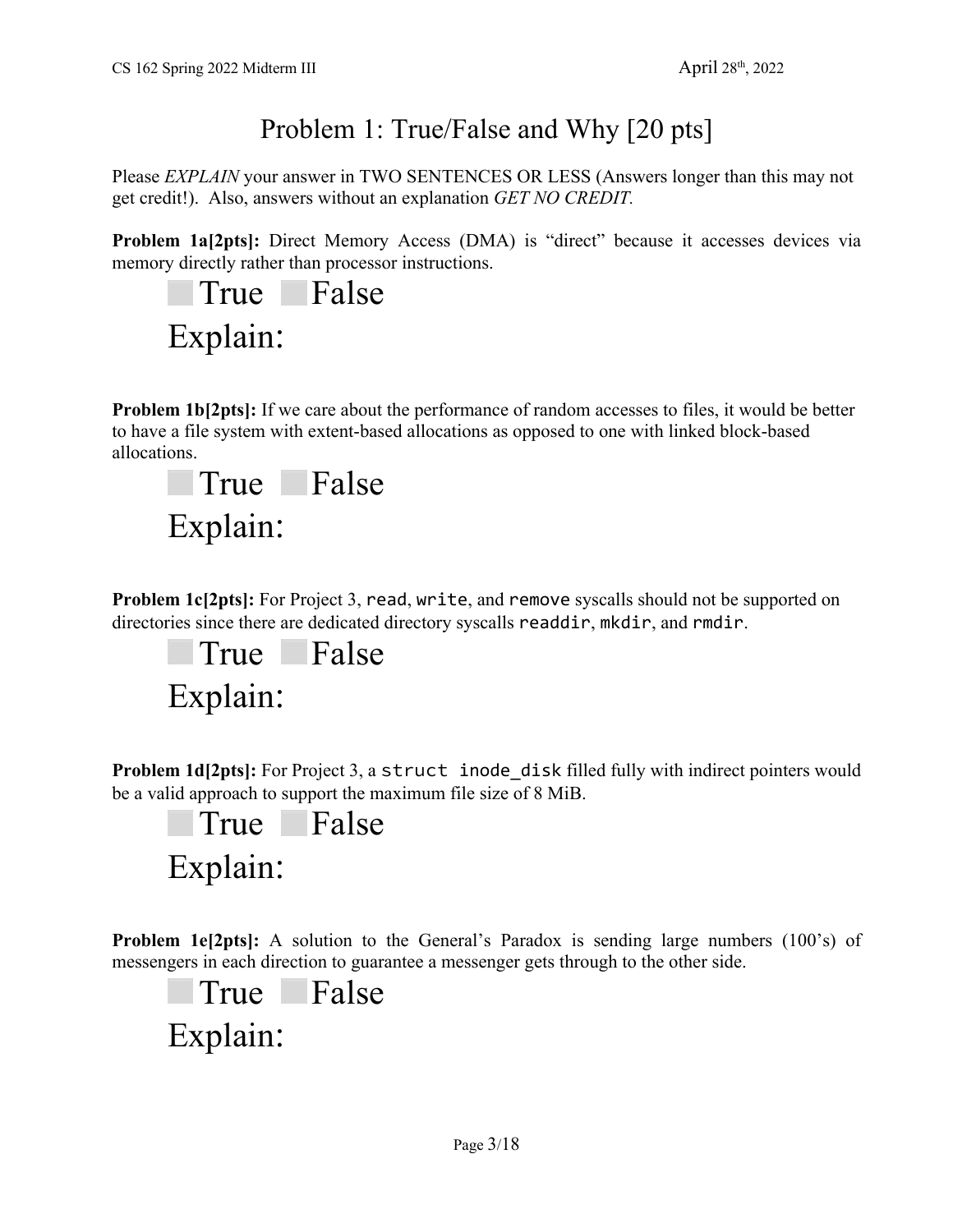**Problem 1f(2pts):** If our file system is prone to short-lived files, we should implement a write-back cache as opposed to a write-through cache.

⬜ True ⬜ False Explain:

**Problem 1g[2pts]:** The File Allocation Table and Fast File System can both support soft and hard links.

⬜ True ⬜ False Explain:

**Problem 1h[2pts]:** In most systems, waiting time scales linearly with respect to utilization.

⬜ True ⬜ False Explain:

**Problem 1i[2pts]:** Just like any other I/O, NFS servers require invocations of open and close syscalls.



**Problem 1j[2pts]:** For Project 3, each process is created from another process, meaning all processes are children of the very first process. Since the very first process is initialized with the root directory as its current working directory (CWD), processes can't have a CWD besides the root directory.

⬜ True ⬜ False Explain: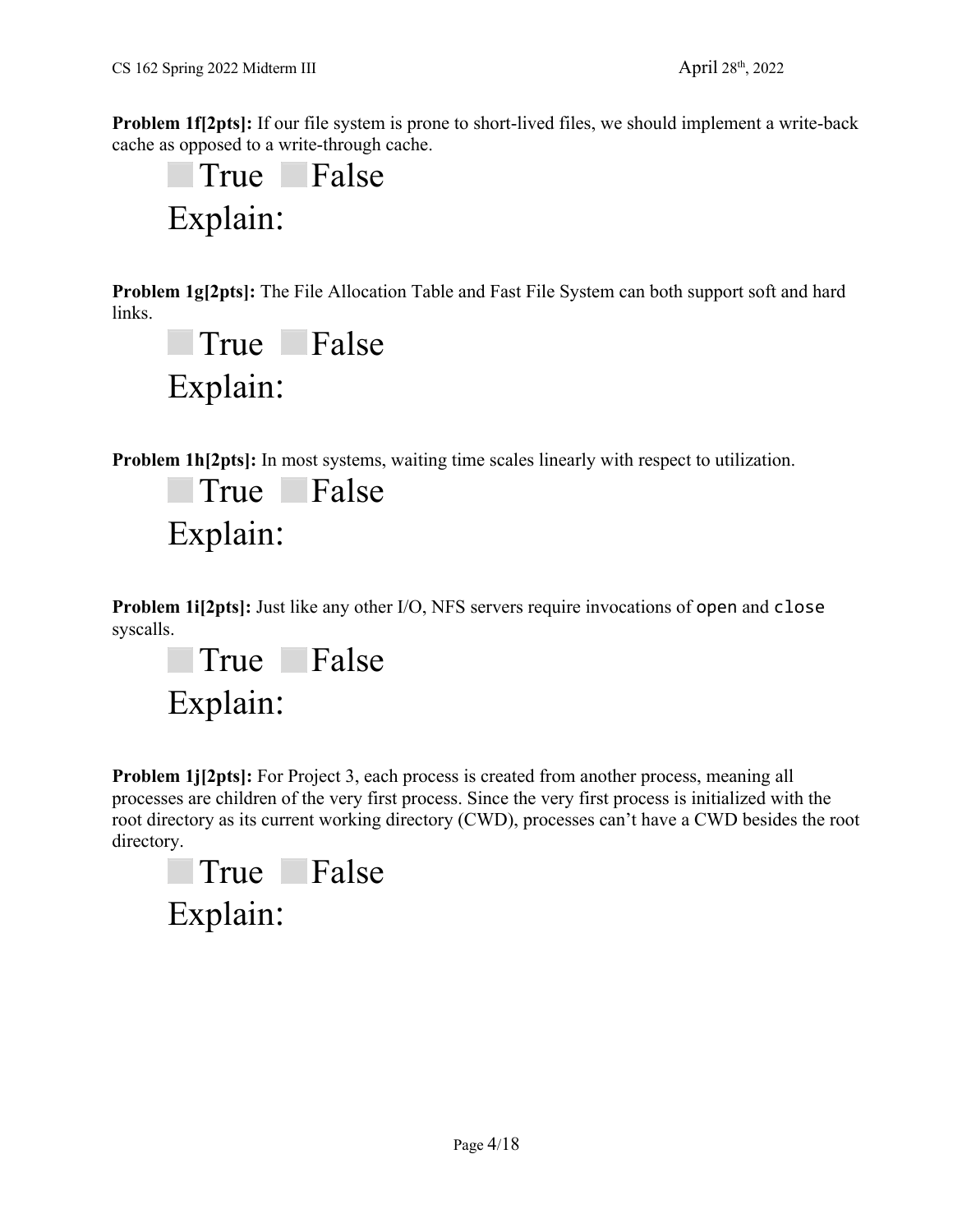#### Problem 2: Multiple Choice [18pts]

Choose *all* that apply.

**Problem 2a[2pts]:** For which situations would you require synchronization to resolve race conditions in Project 3? Only consider synchronization at that abstraction level, not below.

- A: Simultaneous resizing of different inodes.
- B: Changing metadata fields in the inode.
- C: Adding directory entries to a directory.
- D: Calling file deny write on a file.
- E: None of the above.

**Problem 2b[2pts]:** What are some advantages of SSDs over HDDs?

| $A$ :          | Random reads are faster.                      |
|----------------|-----------------------------------------------|
| $\mathbf{B}$ : | Higher durability over many write operations. |
| C:             | Cost per byte of memory is lower.             |
| D:             | No moving parts, so more physically durable.  |
| E:             | None of the above.                            |

**Problem 2c[2pts]:** Which of the following could be used in HDDs to improve performance?

- A: Increase disk rotation speed.
- B: Internal caching.
- C: Track skewing.
- D: Internal scheduling algorithms such as a simple elevator algorithm.
- E: None of the above.

**Problem 2d[2pts]:** Which of the following are true regarding device access schemes?

- A: Port-mapped I/O memory-mapped I/O, and DMA are all forms of programmed I/O.
- B: Memory-mapped I/O uses standard memory instructions such as load and store.
- C: Memory-mapped I/O uses a distinct memory space separate from physical memory.
- D: DMA maps control registers and display memory directly to physical memory.
- E: None of the above.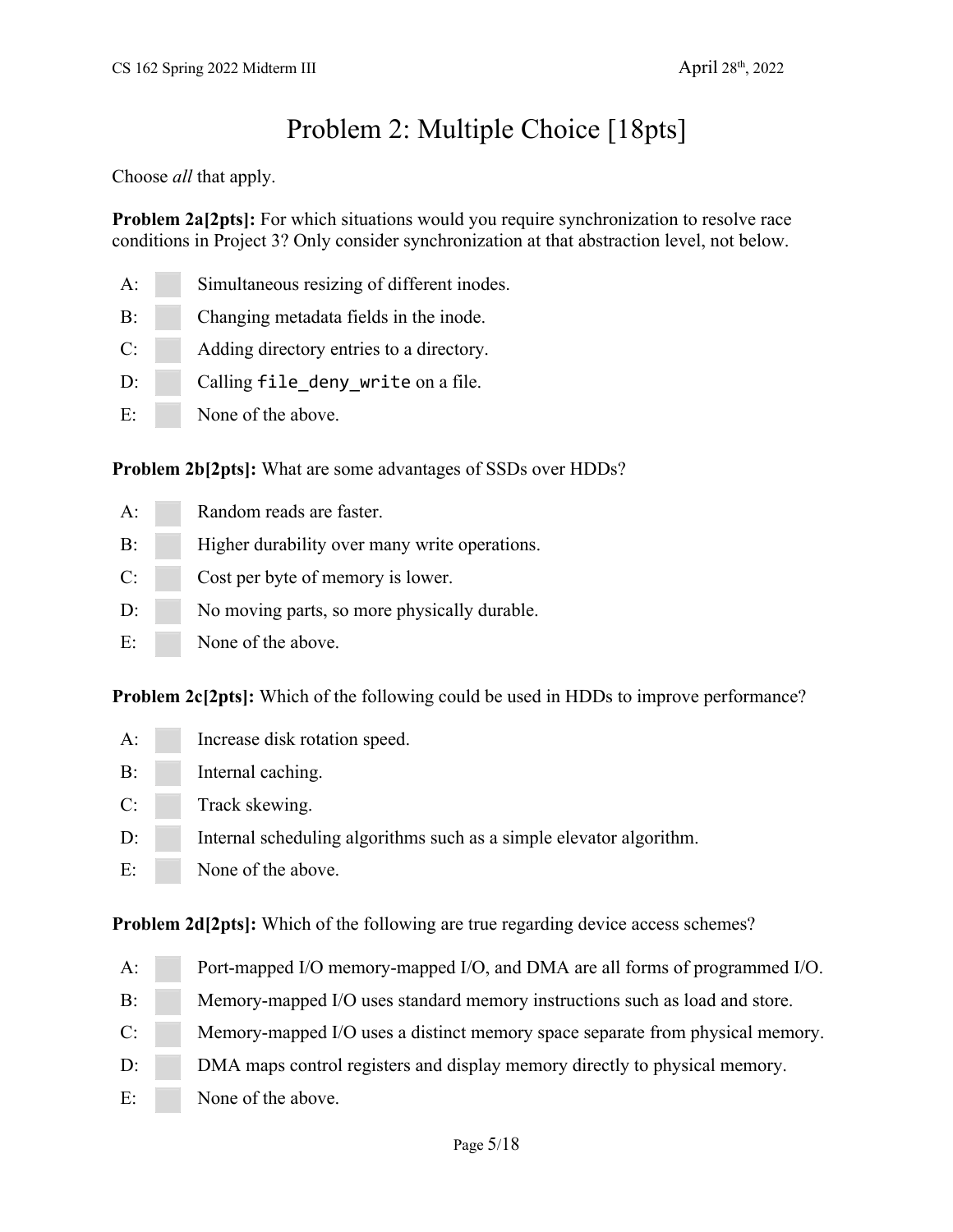**Problem 2e[2pts]:** Which of the following are true about the ACID properties for transactions?

- A: ⬜ Atomicity means that each action within the transaction must be atomic.
- B: Consistency means that data must be consistent across all disks even with RAID.
- C: **Isolation means that transactions appear to be serialized.**
- D: Durability means that a transactions' committed changes must persist through crashes.
- E: None of the above.

**Problem 2f<sup>[2pts]</sup>:** Which of the following are true about Project 3?

- A: The cache can coalesce writes into a single disk operation.
- B: The path  $/ \ldots / \ldots$  is considered invalid.
- C: The buffer cache contains file data blocks, inode\_disk structs, and inode structs.
- D: Different file descriptors can reference the same inode.
- E: None of the above.

**Problem 2g[2pts]:** Which of the following strategies are valid ways to detect congestion in a network?

- A: Increases in packet round time.
- B: Dropped packets.
- C: Sender has not received ACK from receiver.
- D: Query the ISP's congestion API.
- E: None of the above.

**Problem 2h[2pts]:** Select all of the following that are true about networking.

- A: Sockets can only be used to communicate between two different machines.
- B: Congestion control avoids overflowing the receiving buffer of the destination server.
- C: MAC addresses are assigned by your ISP.
- D: TCP does not provide guarantees on latency of bytes being delivered.
- E: Packet loss in a network is the result of network congestion.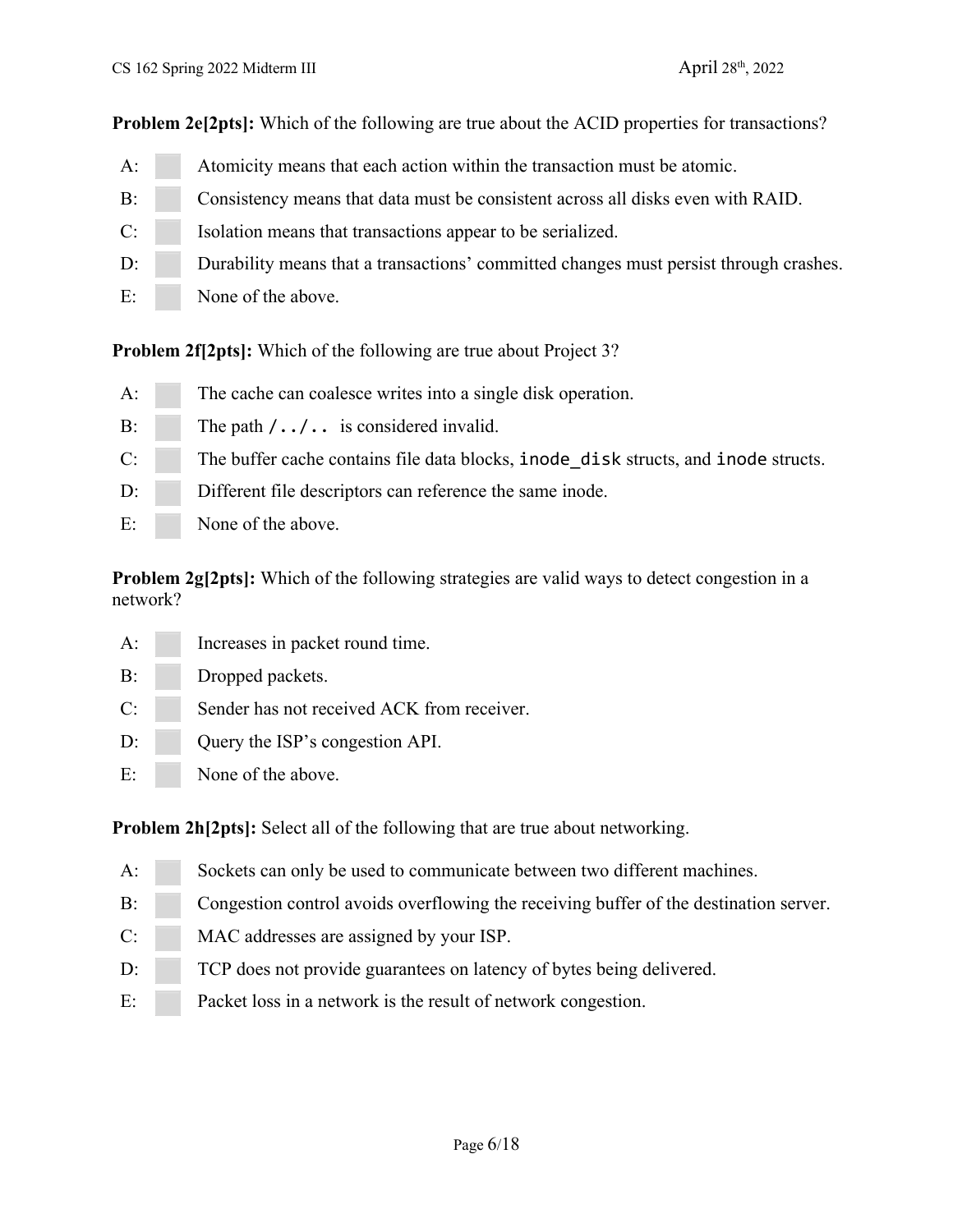**Problem 2i[2pts]:**Select all of the following that are true about distributed transactions: (*choose all that apply)*:

Distributed transactions consider two or more machines atomically reaching consensus<br>within a fixed time interval. within a fixed time interval. The General's Paradox states that without reliable messaging, it is impossible for the two<br>generals to come to the same decision. generals to come to the same decision. In the 2PC, a coordinator asks all workers to vote whether to commit a transaction or abort. The election will only succeed if all workers vote to commit. abort. The election will only succeed if all workers vote to commit. D: **2PC** is resilient to any failure of a worker node. E: Byzantine Generals is the same problem as the General's Paradox.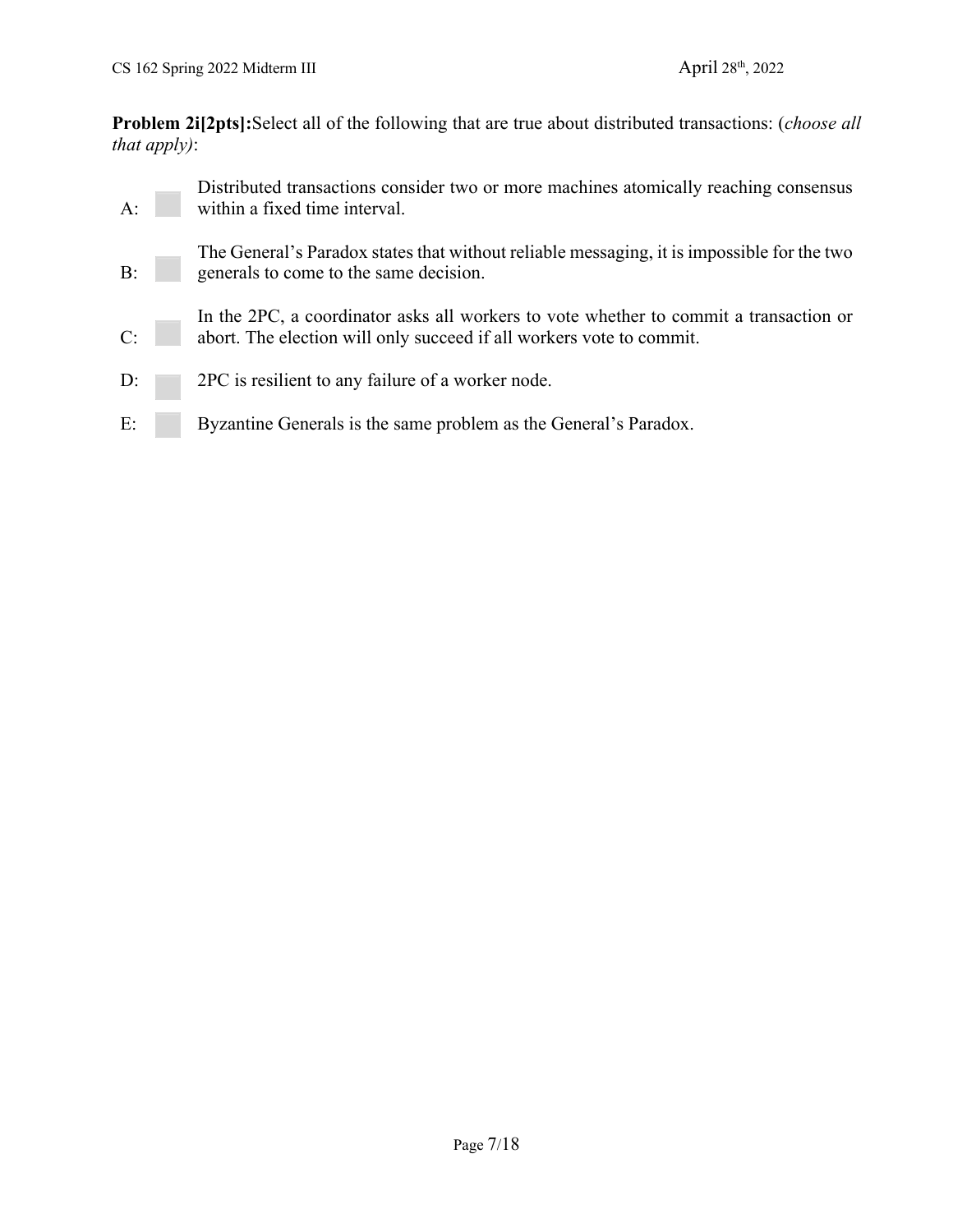#### Problem 3: Short Answer [29pts]

Please write your answer in **THREE SENTENCES OR LESS** (Answers longer than this may not get credit!).

**Problem 3a[3pts]:** Consider a network file system backed by hard drives with the following parameters.

- Network latency: 10ms
- Disk seek latency: 3ms
- Disk controller latency: 1ms
- Disk transfer speed: 100MB/s
- Disk rotational speed: 6000 RPM

What is the average latency to read 50 sequential 4KB sectors from this network file system? Assume there are no other pending requests to the system, and the CPU processing overhead is negligible.

**Problem 3b[3pts]:** Using Little's Law, what is the maximum amount of inflight data in a network? Explain.

**Problem 3c[3pts]:** Is Two Phase Commit subject to the General's Paradox?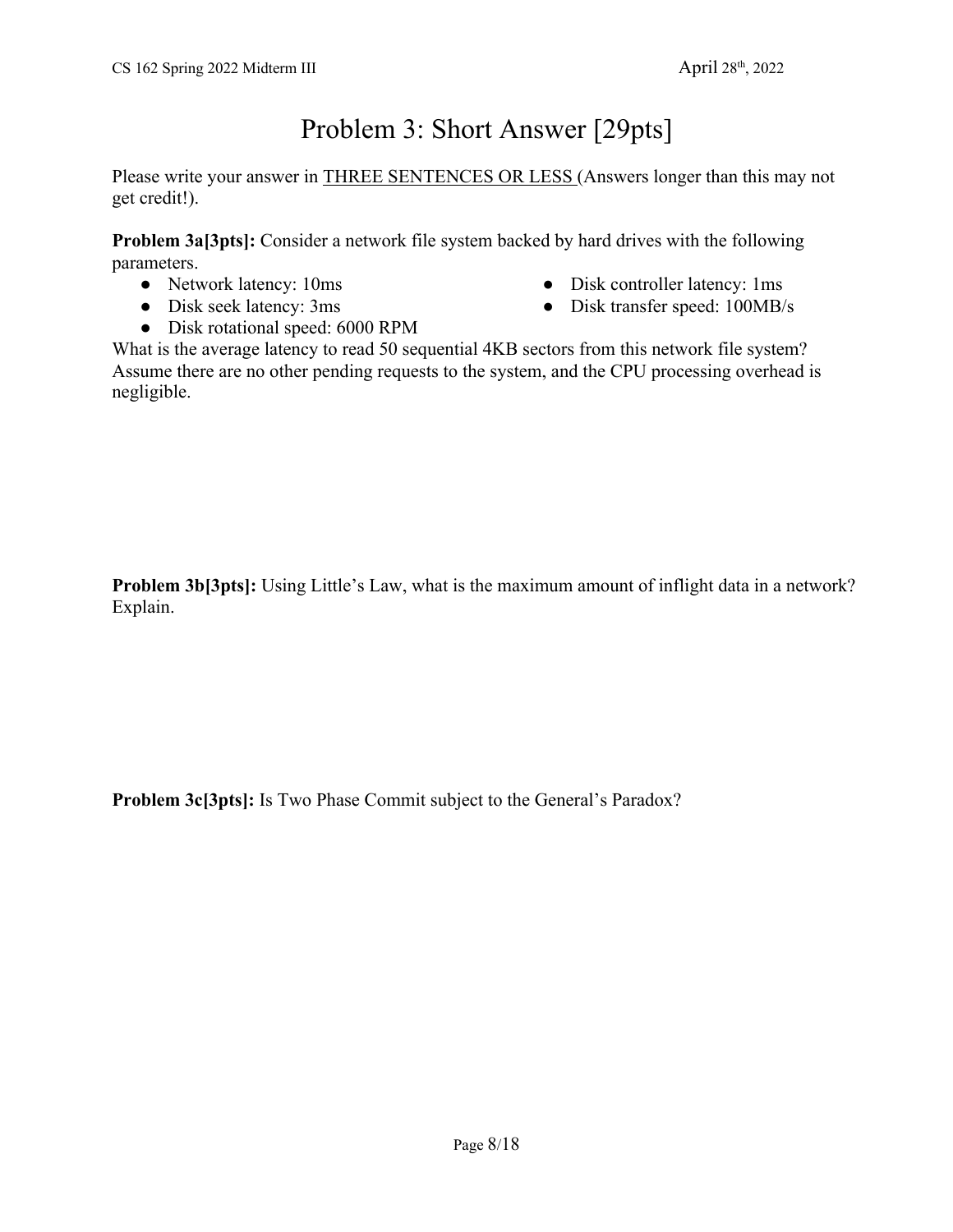**Problem 3d[3pts]:** Consider a TCP network implemented over the US Postal Service. The latency to send a packet/letter from Berkeley, CA to Cambridge, MA is 218 seconds (3 days). Each packet/letter can store 32 KiB of written text. If we use the stop-and-wait protocol, what is the bandwidth of this network in bits per second? Explain.

**Problem 3e[3pts]:** For project 3, you are using a static array for your buffer cache with a clock algorithm for eviction. What metadata should each cache block in the buffer cache have, and what should that metadata be initialized to? Explain.

**Problem 3f[2pts]:** What is the major drawback of polling strategies versus I/O interrupts?

**Problem 3g[3pts]:** Consider a system using RAID 5. Ignoring any metadata operations (e.g. inode accesses), how many disk I/O operations must occur when updating a data block? Explain.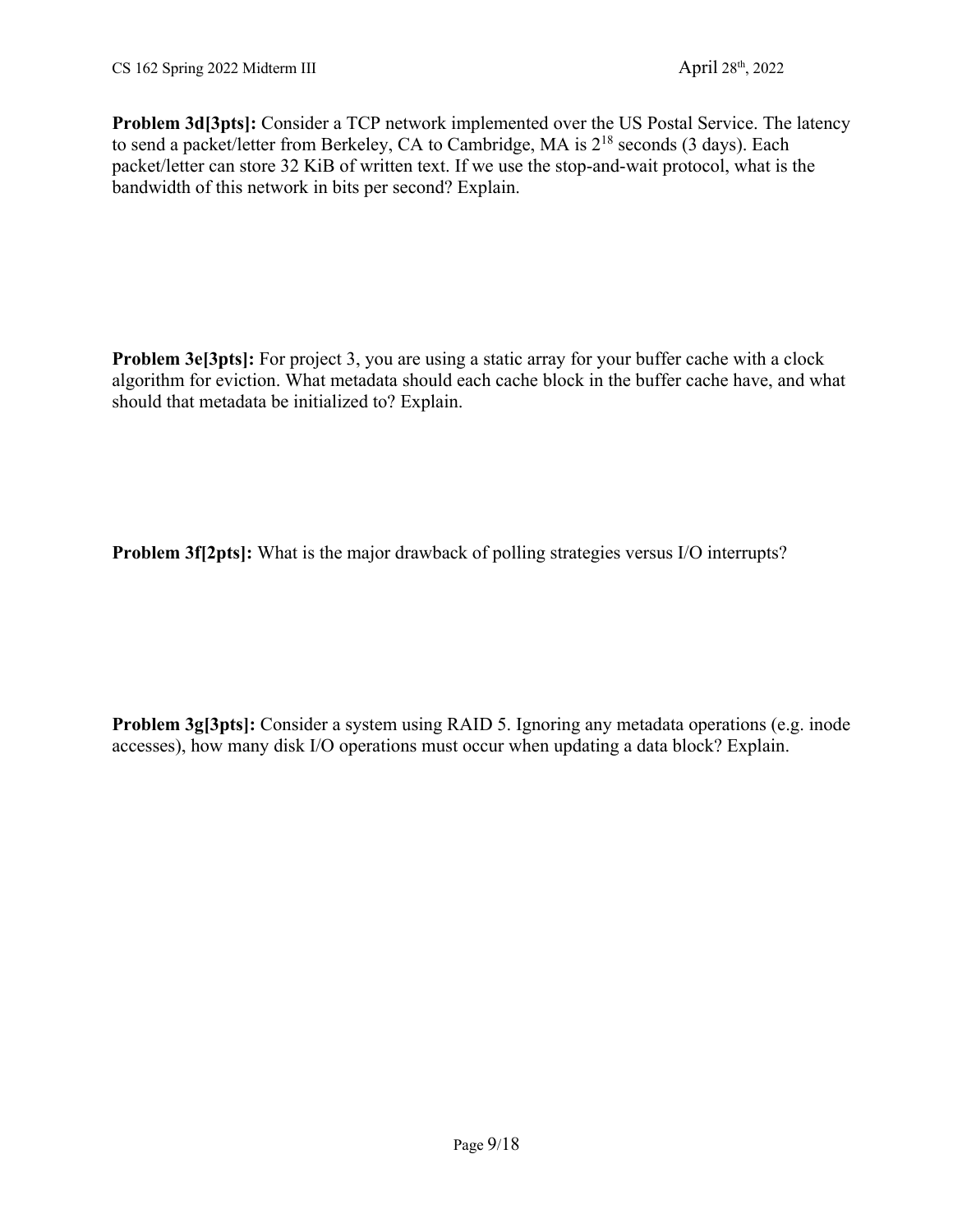**Problem 3h[3pts]:** 3D XPoint is an emerging memory technology that provides persistent storage with near-DRAM throughput. 3D XPoint supports updating blocks in-place. How does this simplify an SSD's FTL firmware?

**Problem 3i[3pts]:** Give a *specific* example why the End-to-End Principle says that reliable file transfer should be implemented at end hosts and not in the network.

**Problem 3j**[3pts]: Journaling file systems require data to be written twice. How can the file system optimize for good response time? How about good throughput? Explain.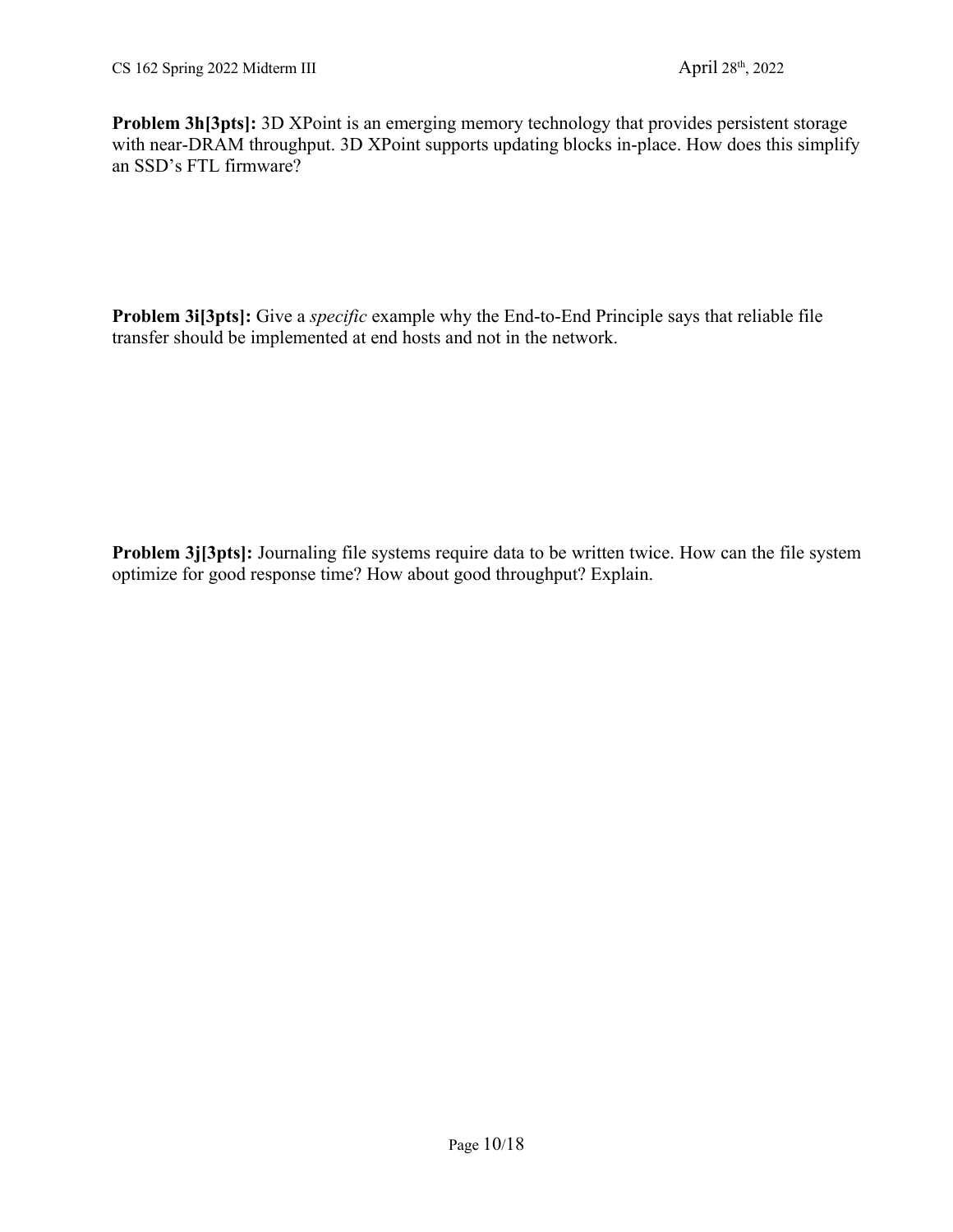#### Problem 4: Pintos Logs [16pts]

Gojo Satoru decides to add logging to Pintos. He plans for the log to be a fixed contiguous collection of blocks (on disk) in the following format. Each row shown is of BLOCK\_SECTOR\_SIZE.

| Header block |  |
|--------------|--|
| block A      |  |
| block B      |  |
| $\cdots$     |  |

You are given the following methods and data structures.

```
/* Log */
struct log { 
  uint32_t size; /* Size of log (in number of sectors). */
  block_sector_t start; /* Starting block number of log (i.e. header block). */
  struct logheader lh; /* In-memory copy of the log header block. */
};
/* Log header */ 
struct logheader { 
  uint32_t n; /* Number of blocks used in log excluding header. */
  block_sector_t block[BLOCK_SECTOR_SIZE / 4 - 1];
};
static struct log log; /* In-memory representation of log, initialized at boot. */
#define BLOCK_SECTOR_SIZE 512
struct block* fs_device;
void block_read(struct block* block, block_sector_t sector, void* buffer);
void block_write(struct block* block, block_sector_t sector, void* buffer);
```
For instance, consider the following transaction.

1. Write all 0's to the block at block sector t 2000, 2. Write all 1's to the block at block\_sector\_t 2500, The log would look like.

```
struct logheader 1h = \{2, \{2000, 2500, ...\} \};
0000000000…
1111111111…
...
```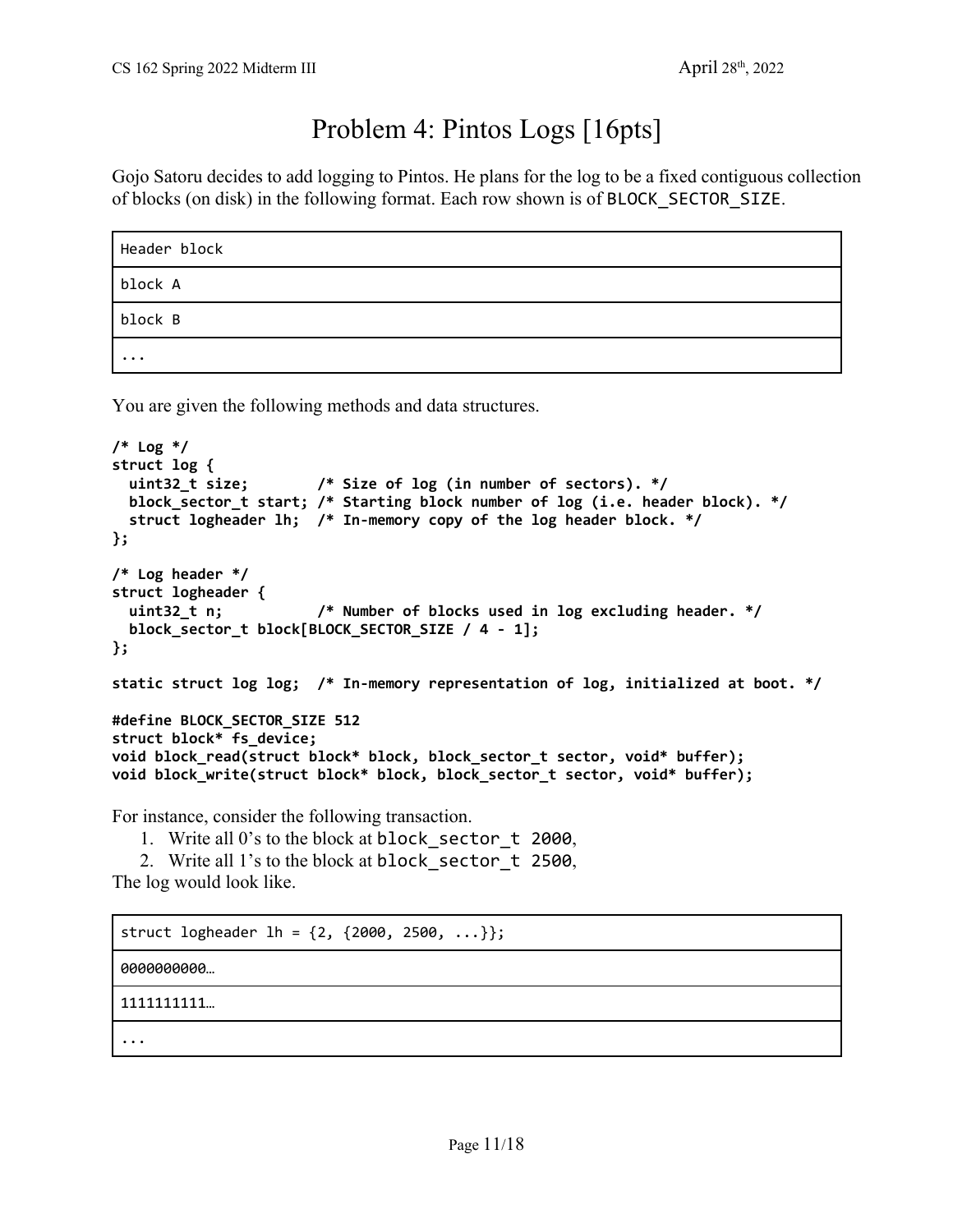Gojo also makes the following design decisions:

- The log can only contain at most one transaction at a time.
- Instead of writing a commit message to the log, a transaction is considered committed when the header block is written to disk.
- All file system syscalls hold the global file system lock for simplicity.
- There is no buffer cache.

With logging, a typical file system syscall will look like the following.

```
lock_acquire(&fs_lock);
...
/* Perform syscall but use log_read/log_write instead of block_read/block_write. */
...
commit();
lock_release(&fs_lock);
```
**Problems 4a-4m[1pt each]:** Help Gojo implement this logging system. Only one piece of code should be written per blank (i.e. no multiple statements with semicolons and no blank lines). Use proper C syntax with the given APIs. Pseudocode or comments will not receive any credit. You may only use methods and data structures given in this question as well as built-in ones.

```
/* Read the log header from disk into log.lh. */ 
static void read_head(void) { 
          ___________________[4A]___________________;
}
/* Write log.lh to the log header on disk. */
static void write_head(void) { 
         [4B] ;
}
/* Add an entry to the log to represent the action "write BUFFER to the block at
   SECTOR." Assume read_head has already been called. */
void log_write(block_sector_t sector, void* buffer) { 
  /* Check if block already in log. */ 
  for (int i = 0; i < log.lh.n; i++) { 
   if ( [4C]
      block_write(fs_device, log.start + i + 1, buffer); 
      return; 
    } 
   } 
                  [4D] block_write(fs_device, log.start + log.lh.n + 1, buffer); 
            ___________________[4E]___________________;
}
```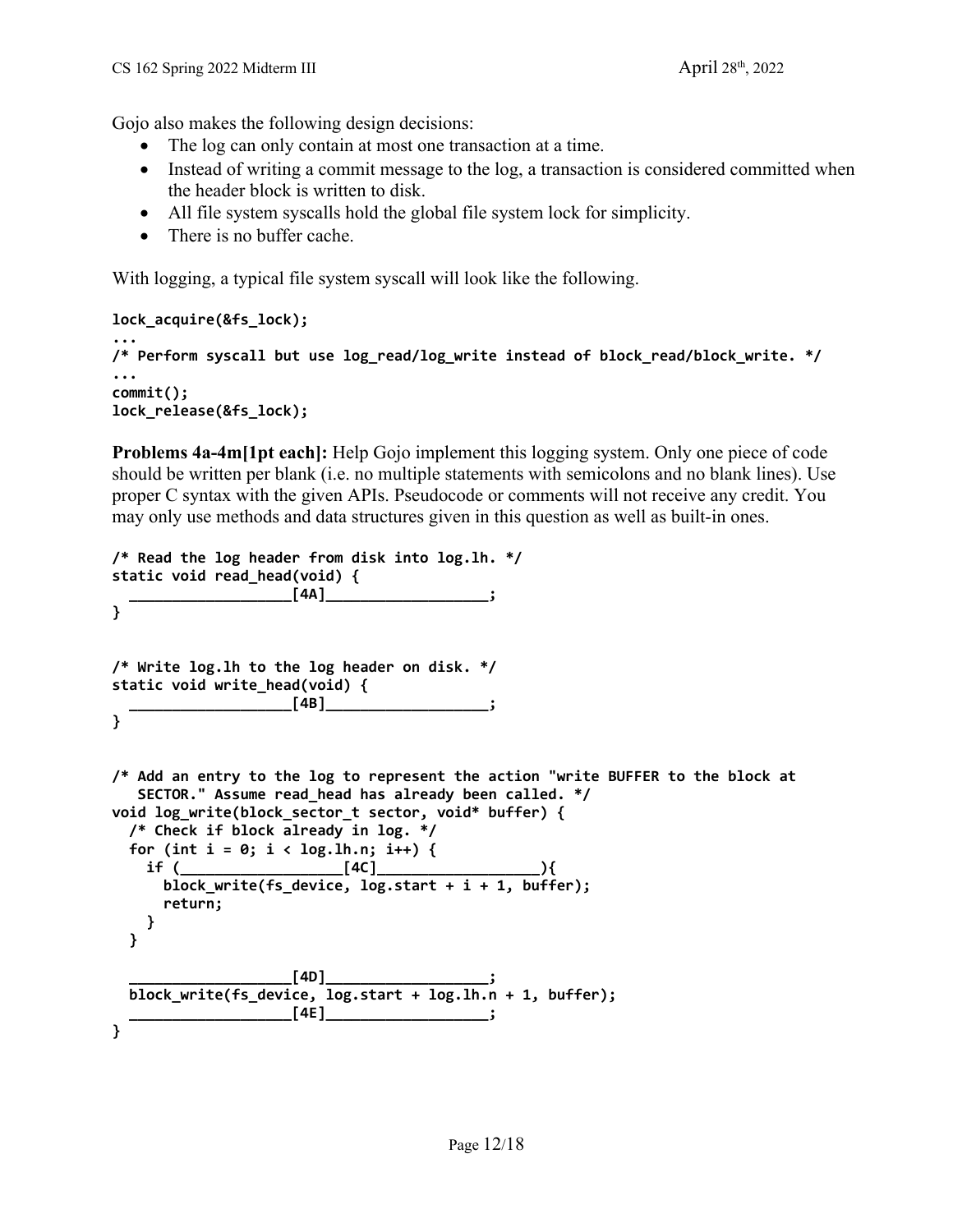```
/* Read the block at SECTOR from disk. If the log contains an updated version of
    the block, read that instead. Assume read_head has already been called. */
void log_read(block_sector_t sector, void* buffer) { 
 /* Check if block already in log. */ 
  for (int i = 0; i < log.lh.n; i++) { 
     if (___________________[4F]___________________) {
                          ___________________[4G]___________________;
       return; 
      } 
  }
                     ___________________[4H]___________________;
}
/* Copy committed blocks from log to their home location. */ 
static void install_trans(void) { 
                                     [41]for (int i = 0; i < log.h.n; i++) {
    block read( [4]] [4] block_write(___________________[4K ]___________________); 
  }
} 
/* Commit transaction to disk and clean up. */ 
static void commit() { 
   if (log.lh.n > 0) {
     /* Commit and apply transaction. */
       \lceil 4L \rceil ___________________[4M]___________________;
     /* Clear the log. */
     log.lh.n = 0; 
    write_head();
  } 
}
```
**Problem 4n[3pts]:** Suppose Gojo's computer crashes unexpectedly. When Gojo powers up his computer again, how can the OS tell if the transaction stored in the log has been committed? Provide a clear criteria and explain.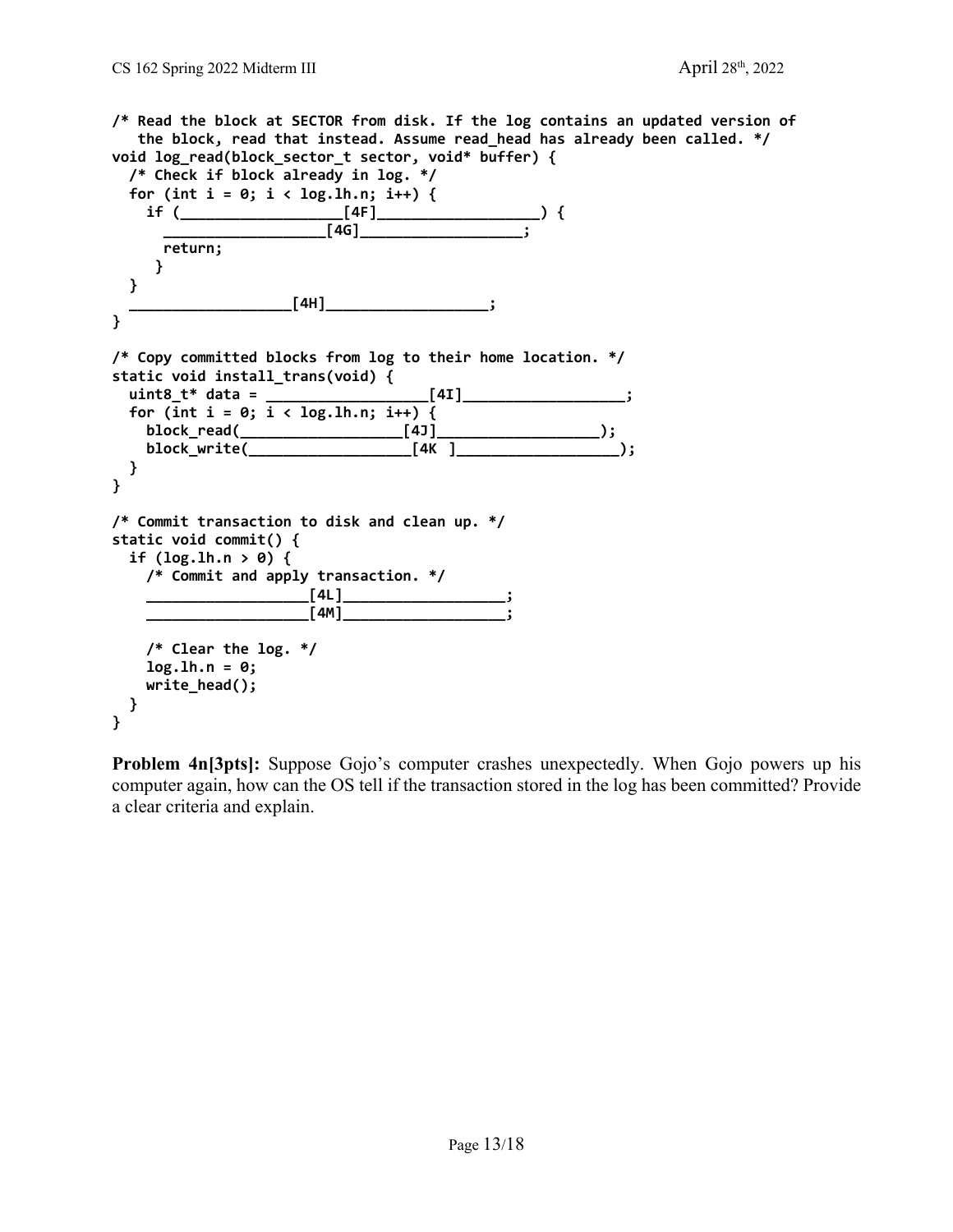#### Problem 5: Filesystem Design [17 pts]

Tony Stark has hired you to create a file system to store the designs for his newest Iron Man suit. He would like to use 32-byte sectors and 2-byte disk pointers. Blocks and sectors may be used interchangeably throughout this question.

**Problem 5a[2pts]:** Tony wants to optimize for a workload where each file is accessed as a whole (i.e. the entire file is read in). Most of Tony's files are really large. Given the choice between FAT and FFS, which would be better suited for minimizing access time for the given workload? Explain.

**Problem 5b[3pts]:** You first consider using a filesystem with indexed inodes. Each inode will contain 2 bytes of metadata. Given that each inode must fit exactly into a single sector, how many direct, indirect, and doubly indirect pointers should you use to support a maximum file size of exactly 10,560 bytes? Explain.

For 5c-5e, the indexed inode system you are considering will have 12 direct pointers, 2 indirect pointers, and 1 indirect pointer. **Note that this may be a DIFFERENT design from the previous part**. You are working with a 9,600 byte file called jarvis.txt.

**Problem 5c[3pts]:** Assuming the file number is known (i.e. directory lookup not required), how many disk sectors would need to be accessed to read the last byte of jarvis.txt with the indexed inode system? Explain.

**Problem 5d[3pts]:** Assuming the file number is known (i.e. directory lookup not required), how many disk sectors would need to be accessed to read the last byte of jarvis.txt file with FAT? Explain.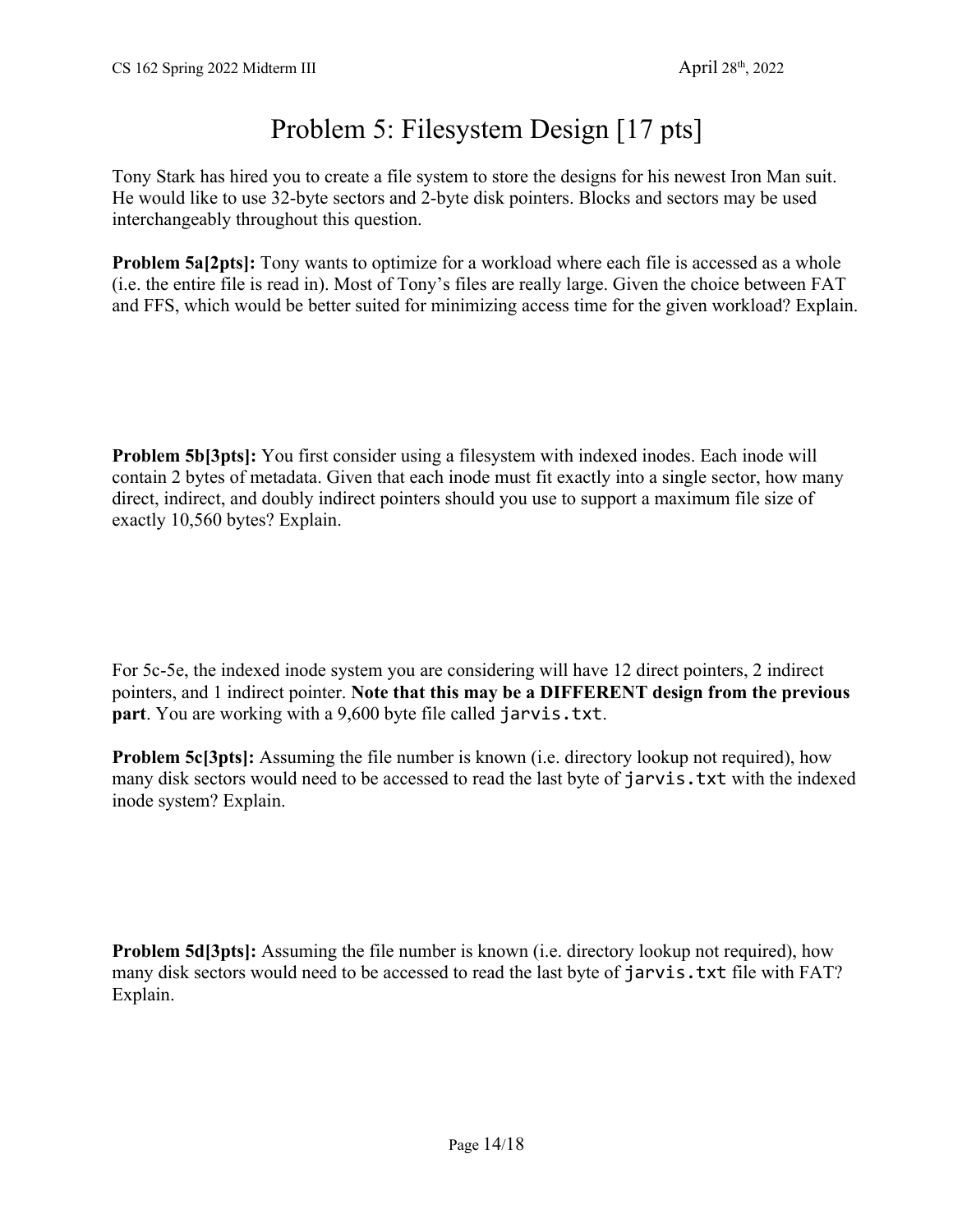**Problem 5e[3pts]:** With the indexed inode system, what fraction of the disk space is used by jarvis.txt for the data? Explain. Leave your answer in an unsimplified fraction.

**Problem 5f[3pts]:** You move on to making the system reliable. Assume there are 5 disks worth of data. You consider using either RAID 1 or RAID 5 to store your data across these disks. Disk space is expensive, so Tony wants to spend the least amount of money necessary. Which method, between RAID 1 or RAID 5, would minimize the number of extra disks needed?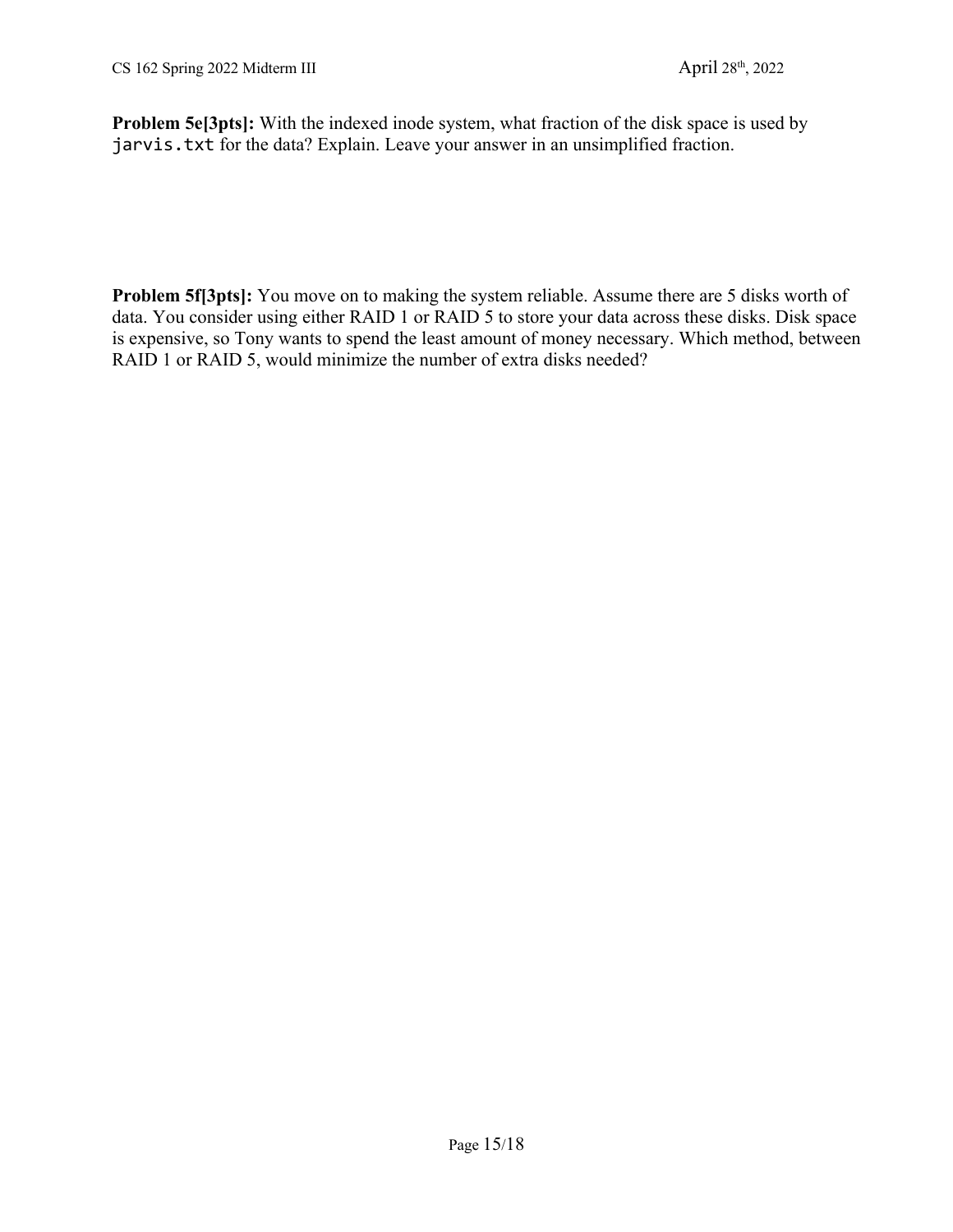#### [This Page Intentionally Left Blank]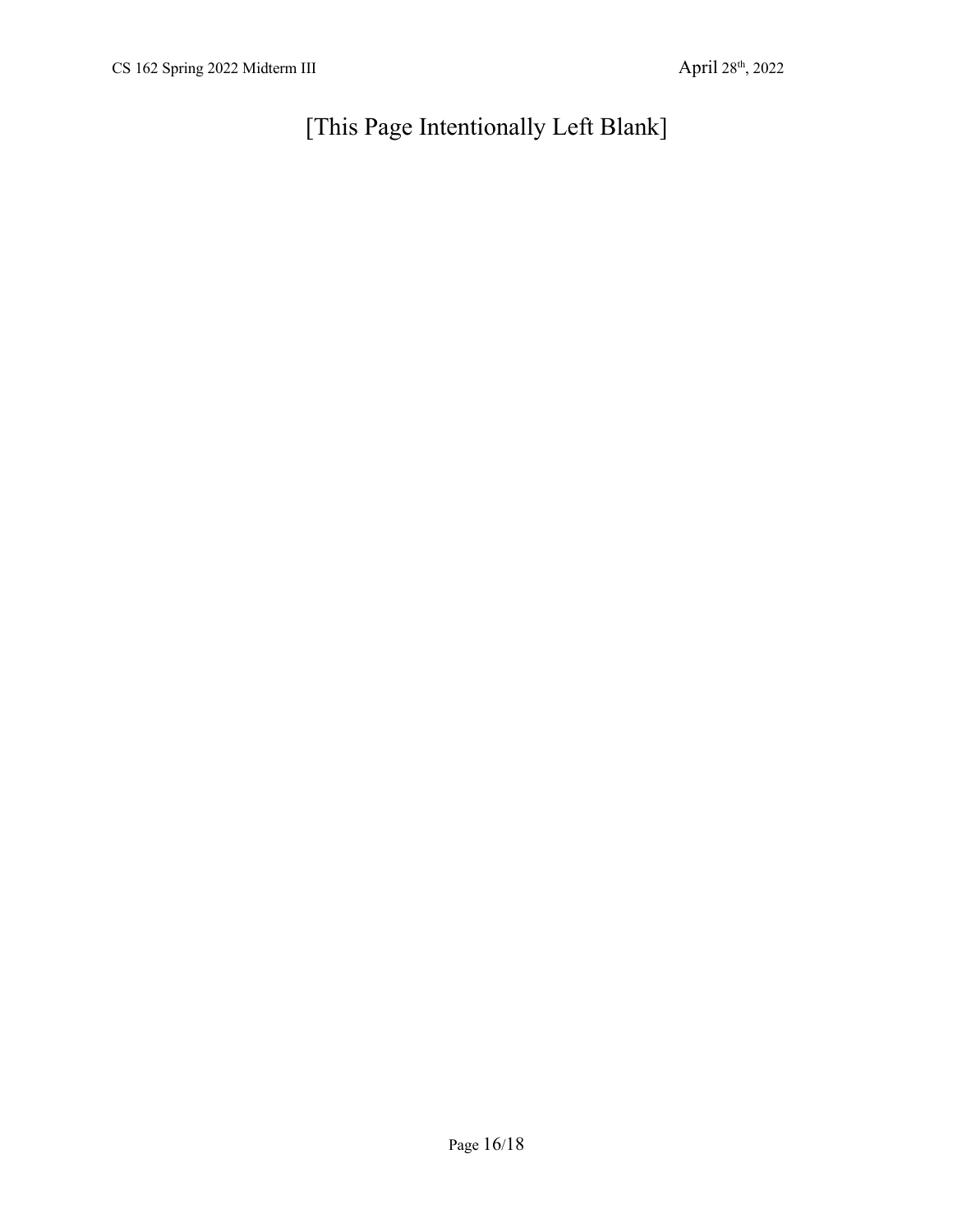[Scratch Page: Do not put answers here!]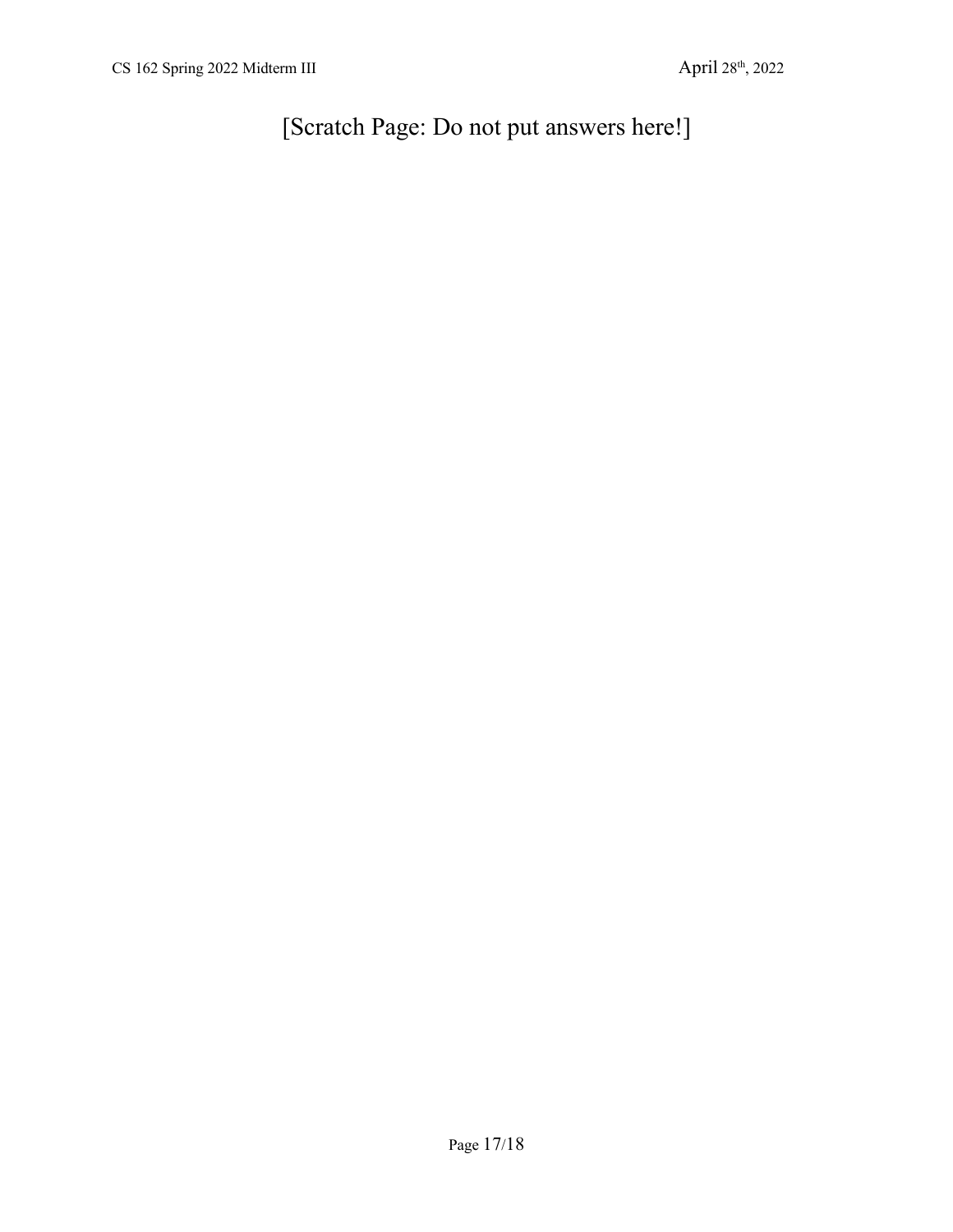[Scratch Page: Do not put answers here!]